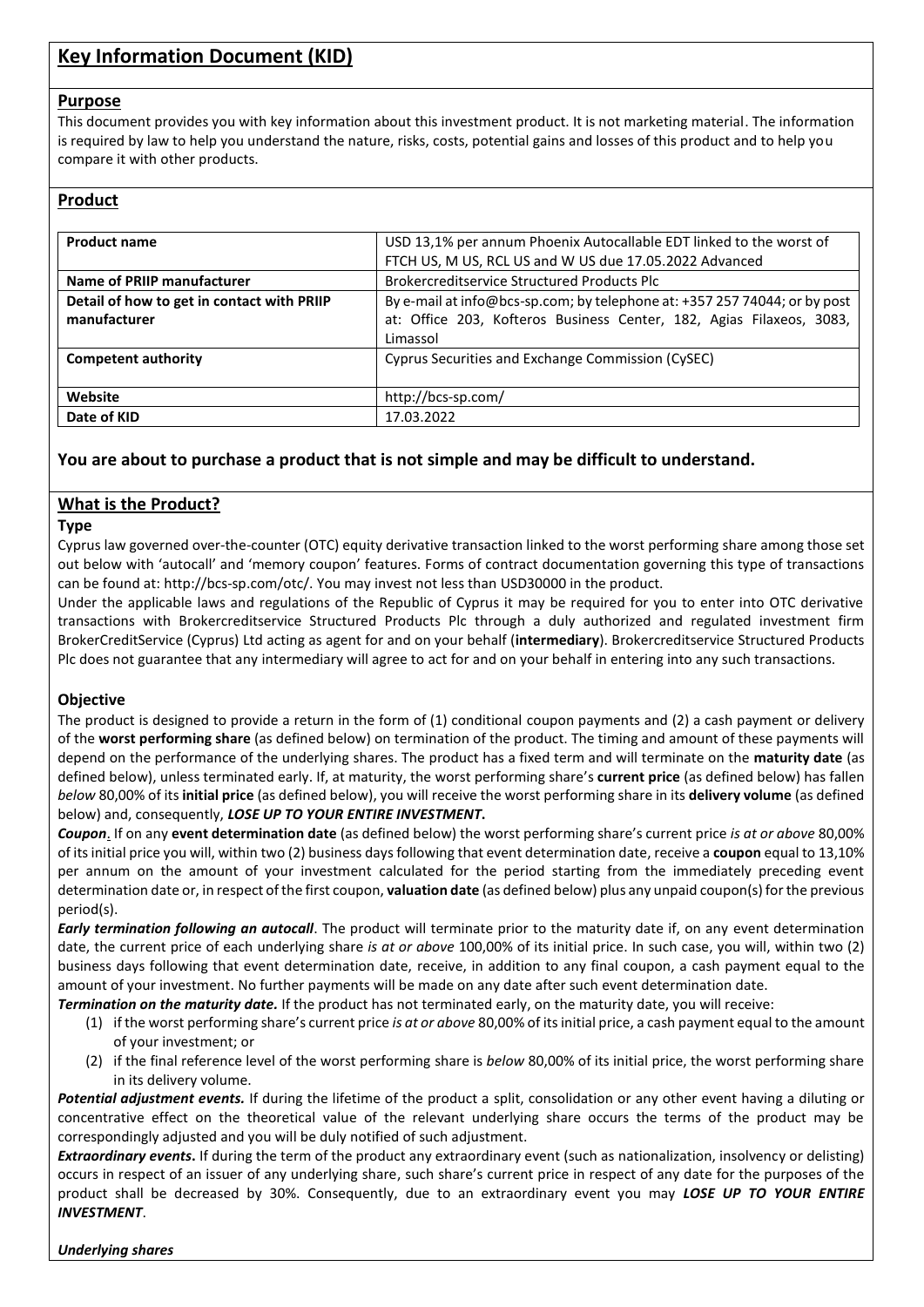|                                                                                                                                     | <b>Ticker</b>                                                                                                                     | <b>Issuer</b>                                      |                                                                                             | <b>ISIN</b>                                                                                      | <b>Currency</b> |                                                                                                                                       |  |
|-------------------------------------------------------------------------------------------------------------------------------------|-----------------------------------------------------------------------------------------------------------------------------------|----------------------------------------------------|---------------------------------------------------------------------------------------------|--------------------------------------------------------------------------------------------------|-----------------|---------------------------------------------------------------------------------------------------------------------------------------|--|
|                                                                                                                                     | FTCH US                                                                                                                           | Farfetch Ltd Class A                               |                                                                                             | KY30744W1070                                                                                     | <b>USD</b>      |                                                                                                                                       |  |
|                                                                                                                                     | M US                                                                                                                              | Macy's Inc                                         |                                                                                             | US55616P1049                                                                                     | <b>USD</b>      |                                                                                                                                       |  |
|                                                                                                                                     | RCL US                                                                                                                            | Royal Caribbean Cruises Ltd                        |                                                                                             | LR0008862868                                                                                     | <b>USD</b>      |                                                                                                                                       |  |
|                                                                                                                                     | W US                                                                                                                              | Wayfair Inc                                        |                                                                                             | US94419L1017                                                                                     | <b>USD</b>      |                                                                                                                                       |  |
|                                                                                                                                     | <b>Definitions</b>                                                                                                                |                                                    |                                                                                             |                                                                                                  |                 |                                                                                                                                       |  |
|                                                                                                                                     | <b>Current price:</b>                                                                                                             |                                                    |                                                                                             |                                                                                                  |                 | The closing price of an underlying share as of an event determination date, maturity date or                                          |  |
|                                                                                                                                     |                                                                                                                                   |                                                    | early termination date                                                                      |                                                                                                  |                 |                                                                                                                                       |  |
|                                                                                                                                     | Delivery volume:                                                                                                                  |                                                    | In respect of each share - the amount of your investment divided by 100,00% of such share's |                                                                                                  |                 |                                                                                                                                       |  |
|                                                                                                                                     |                                                                                                                                   |                                                    | initial price                                                                               |                                                                                                  |                 |                                                                                                                                       |  |
|                                                                                                                                     |                                                                                                                                   |                                                    |                                                                                             |                                                                                                  |                 |                                                                                                                                       |  |
|                                                                                                                                     |                                                                                                                                   | <b>Event determination dates:</b>                  |                                                                                             | Every 2 months following the valuation date                                                      |                 |                                                                                                                                       |  |
|                                                                                                                                     | Initial price:                                                                                                                    |                                                    |                                                                                             | The closing price of an underlying share as of the valuation date                                |                 |                                                                                                                                       |  |
|                                                                                                                                     | <b>Maturity date:</b>                                                                                                             |                                                    | 17.05.2022                                                                                  |                                                                                                  |                 |                                                                                                                                       |  |
|                                                                                                                                     | <b>Valuation date:</b>                                                                                                            |                                                    | 17.03.2022                                                                                  |                                                                                                  |                 |                                                                                                                                       |  |
|                                                                                                                                     |                                                                                                                                   | <b>Worst performing share:</b>                     |                                                                                             |                                                                                                  |                 | For a given date, the underlying share with the worst performance between the initial price                                           |  |
|                                                                                                                                     |                                                                                                                                   |                                                    | and the current price                                                                       |                                                                                                  |                 |                                                                                                                                       |  |
|                                                                                                                                     |                                                                                                                                   |                                                    |                                                                                             |                                                                                                  |                 |                                                                                                                                       |  |
|                                                                                                                                     |                                                                                                                                   | <b>Intended retail investor</b>                    |                                                                                             |                                                                                                  |                 |                                                                                                                                       |  |
|                                                                                                                                     |                                                                                                                                   |                                                    |                                                                                             | This product is intended to be offered to retail investors who fulfil all of the criteria below: |                 |                                                                                                                                       |  |
|                                                                                                                                     |                                                                                                                                   |                                                    |                                                                                             | 1. they have prior experience in investing in derivative products;                               |                 |                                                                                                                                       |  |
|                                                                                                                                     |                                                                                                                                   |                                                    |                                                                                             |                                                                                                  |                 | 2. they can understand the interaction between the conditional payments under the product and the underlying shares' market           |  |
|                                                                                                                                     | performance;                                                                                                                      |                                                    |                                                                                             |                                                                                                  |                 |                                                                                                                                       |  |
|                                                                                                                                     |                                                                                                                                   |                                                    |                                                                                             | 3. they can afford to have their invested capital locked in for the full term of the product;    |                 |                                                                                                                                       |  |
|                                                                                                                                     |                                                                                                                                   |                                                    |                                                                                             | 4. they can afford to lose part or all of the capital invested in the product;                   |                 |                                                                                                                                       |  |
|                                                                                                                                     |                                                                                                                                   |                                                    |                                                                                             |                                                                                                  |                 | 5. they can understand the essence of extraordinary events, and comprehend the negative effect that such events can have on           |  |
|                                                                                                                                     |                                                                                                                                   | the product's financial result.                    |                                                                                             |                                                                                                  |                 |                                                                                                                                       |  |
|                                                                                                                                     |                                                                                                                                   |                                                    |                                                                                             |                                                                                                  |                 |                                                                                                                                       |  |
|                                                                                                                                     |                                                                                                                                   | What are the risks and what could I get in return? |                                                                                             |                                                                                                  |                 |                                                                                                                                       |  |
|                                                                                                                                     | <b>Risk indicator</b>                                                                                                             |                                                    |                                                                                             |                                                                                                  |                 |                                                                                                                                       |  |
|                                                                                                                                     |                                                                                                                                   |                                                    |                                                                                             |                                                                                                  |                 |                                                                                                                                       |  |
|                                                                                                                                     | 1                                                                                                                                 | $\mathbf{2}$                                       | 3                                                                                           | 4                                                                                                | 5               | 6<br>7                                                                                                                                |  |
|                                                                                                                                     |                                                                                                                                   |                                                    |                                                                                             |                                                                                                  |                 |                                                                                                                                       |  |
|                                                                                                                                     |                                                                                                                                   |                                                    |                                                                                             |                                                                                                  |                 |                                                                                                                                       |  |
|                                                                                                                                     | <b>Lower risk</b>                                                                                                                 |                                                    |                                                                                             |                                                                                                  |                 | <b>Higher risk</b>                                                                                                                    |  |
|                                                                                                                                     |                                                                                                                                   |                                                    |                                                                                             |                                                                                                  |                 |                                                                                                                                       |  |
|                                                                                                                                     |                                                                                                                                   |                                                    |                                                                                             |                                                                                                  |                 | The summary risk indicator is a guide to the level of risk of this product compared to other products. It shows how likely it is that |  |
|                                                                                                                                     |                                                                                                                                   |                                                    |                                                                                             |                                                                                                  |                 | the product will lose money because of movements on the market or because we are not able to pay you. We have classified this         |  |
| product as 6 out of 7, which is an over aggressive risk class and rates the potential losses from product performance at a high     |                                                                                                                                   |                                                    |                                                                                             |                                                                                                  |                 |                                                                                                                                       |  |
| level. This product does not include any protection from future market performance so you could lose some or all of your            |                                                                                                                                   |                                                    |                                                                                             |                                                                                                  |                 |                                                                                                                                       |  |
| investment.                                                                                                                         |                                                                                                                                   |                                                    |                                                                                             |                                                                                                  |                 |                                                                                                                                       |  |
| Tax regime in your residence jurisdiction may affect the product's overall return.                                                  |                                                                                                                                   |                                                    |                                                                                             |                                                                                                  |                 |                                                                                                                                       |  |
| Be aware of currency risk: If the currency of your account is different to the currency of this product, you will be exposed to the |                                                                                                                                   |                                                    |                                                                                             |                                                                                                  |                 |                                                                                                                                       |  |
|                                                                                                                                     | risk of suffering a loss as a result of the conversion of the currency of the product into the account currency. This risk is not |                                                    |                                                                                             |                                                                                                  |                 |                                                                                                                                       |  |
|                                                                                                                                     | considered in the indicator shown above.                                                                                          |                                                    |                                                                                             |                                                                                                  |                 |                                                                                                                                       |  |
|                                                                                                                                     | For detailed information about all risks relating to the product please refer to the manufacturer's website: : http://bcs-sp.com/ |                                                    |                                                                                             |                                                                                                  |                 |                                                                                                                                       |  |
|                                                                                                                                     | <b>Performance scenarios</b>                                                                                                      |                                                    |                                                                                             |                                                                                                  |                 |                                                                                                                                       |  |
|                                                                                                                                     |                                                                                                                                   |                                                    |                                                                                             |                                                                                                  |                 |                                                                                                                                       |  |

| <b>Scenarios</b>         |                                      | 2 months (recommended<br>holding period) |
|--------------------------|--------------------------------------|------------------------------------------|
| Stress scenario          | What you might get back after costs: | <b>USD 382</b>                           |
|                          | Average return each year:            | $-100.00\%$                              |
| Unfavourable<br>scenario | What you might get back after costs: | <b>USD 5,477</b>                         |
|                          | Average return each year:            | $-97.27%$                                |
| Moderate<br>scenario     | What you might get back after costs: | USD 7,712                                |
|                          | Average return each year:            | $-78.87%$                                |
| Favourable<br>scenario   | What you might get back after costs: | USD 10,218                               |
|                          | Average return each year:            | 13.77%                                   |

This table shows the money you could get back over the next - months under different scenarios, assuming that you invest USD 10 000. The scenarios shown illustrate how your investment could perform. You can compare them with the scenarios of other products. The scenarios presented are an estimate of future performance based on evidence from the past on how the value of